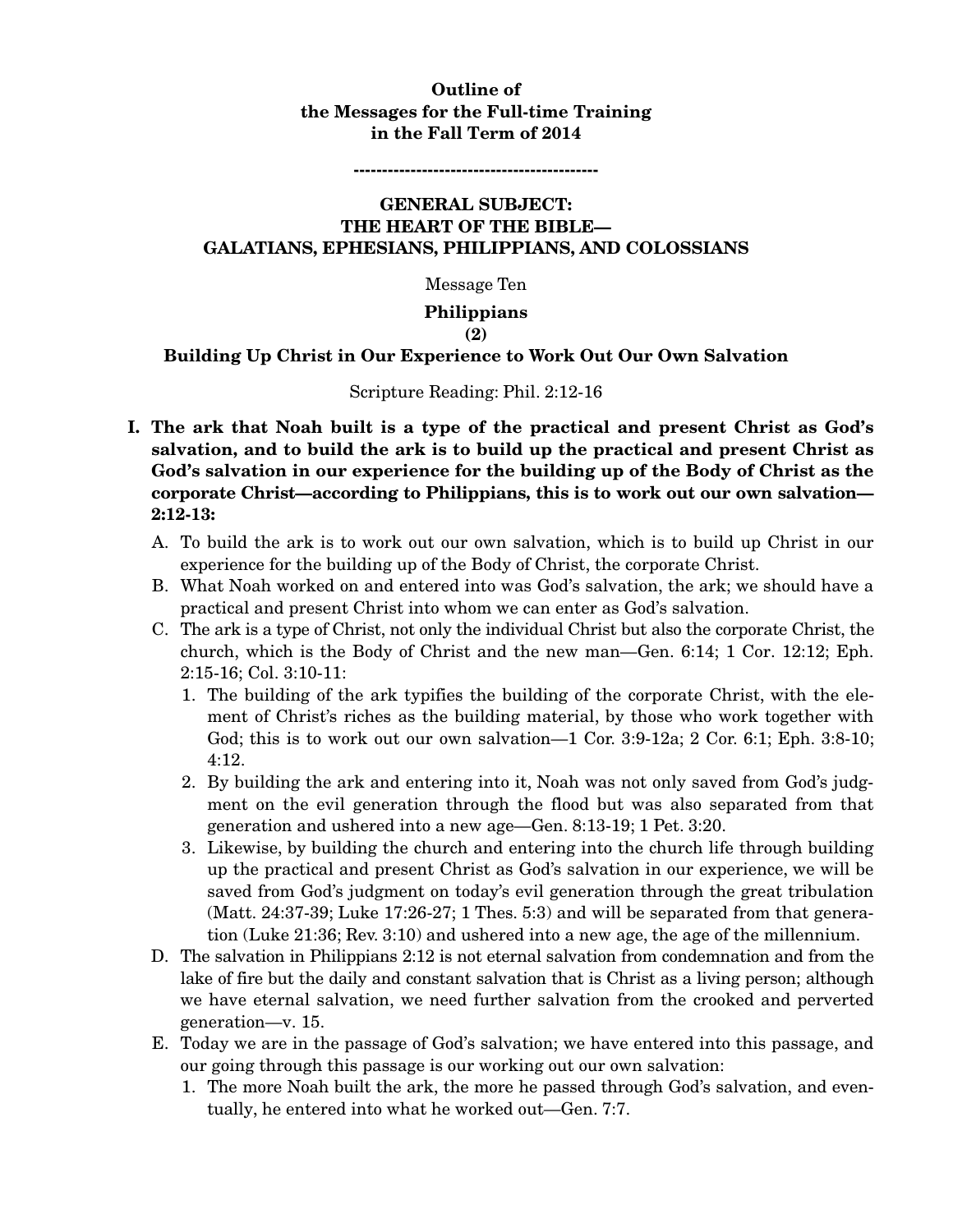- 2. The very Christ whom we are building up in our experience today will become our future salvation; one day under God's sovereignty, we will enter into the very Christ whom we have built up.
- 3. Even today, if we build up Christ in our experience, we will be able to abide in Christ, to dwell in Christ—John 15:5:
	- a. To build up Christ in our experience is to love the Lord, to talk to Him by calling on His name, and to fellowship with Him, living by Him and walking together with Him day after day and hour after hour to be a "co-walker" with God, so that we can be a co-worker with God—Gen. 5:22-24; 6:9.
	- b. Then we build up Christ in our experience so that we can enter into Him as our salvation.
- F. All four chapters of Philippians refer to the all-inclusive, living person of Christ as our salvation:
	- 1. In Philippians 1 salvation is to live Christ and magnify Christ in any circumstance.
	- 2. In Philippians 2 salvation is to reflect Christ by holding forth the word of life.
	- 3. In Philippians 3 salvation is the righteousness of God, which is God Himself embodied in Christ.
	- 4. In Philippians 4 salvation is Christ Himself as the life that is true, dignified, righteous, pure, lovely, well spoken of, and full of virtue and praise.

# **II. Each chapter of Philippians presents particular aspects of Christ as our daily salvation, revealing to us how we can build up Christ in our experience to work out our own salvation—3:12-13; cf. Hab. 1:1:**

- A. We can experience the inward parts of Christ Jesus—Phil. 1:8; Eph. 5:25; 2 Cor. 12:15; 1 John 3:16.
- B. We can take Christ as our living for His magnification, His expression—Phil. 1:19-21a; John 6:57; Gal. 6:17-18.
- C. We can experience the bountiful supply of the Spirit of Jesus Christ as the supply of the Body of Christ; imprisonment did not isolate Paul from the Body of Christ or cut him off from the supply of the Body—Phil. 1:19; John 16:13.
- D. We can take Christ's mind as our mind—Phil. 2:3, 5; cf. Eph. 4:23; Rom. 12:3.
- E. We can experience Christ as the inner operating God, as our subjective salvation, to hold Him forth as the word of life—Phil. 2:12-16.
- F. We can experience Christ to become a drink offering—v. 17:
	- 1. The drink offering typifies Christ as the One poured out as the real wine before God for His satisfaction—Exo. 29:40-41:
		- a. Christ is the wine-producer, sacrificing Himself to produce wine to cheer God and man—Judg. 9:12-13.
		- b. If we contact this Christ and experience His sacrificing life, He will energize us to live a life of sacrifice, producing wine to make others and the Lord happy— 2 Cor. 1:24b; cf. 5:13-15.
	- 2. The drink offering typifies not only Christ Himself but also the Christ who saturates us with Himself as the heavenly wine until He and we become one to be poured out for God's enjoyment and satisfaction and for God's building—Matt. 9:17; Phil. 2:17; 2 Tim. 4:6:
		- a. The drink offering is a type of Christ as the heavenly wine who is enjoyed by the offerer, filling him and causing him to become wine to God.